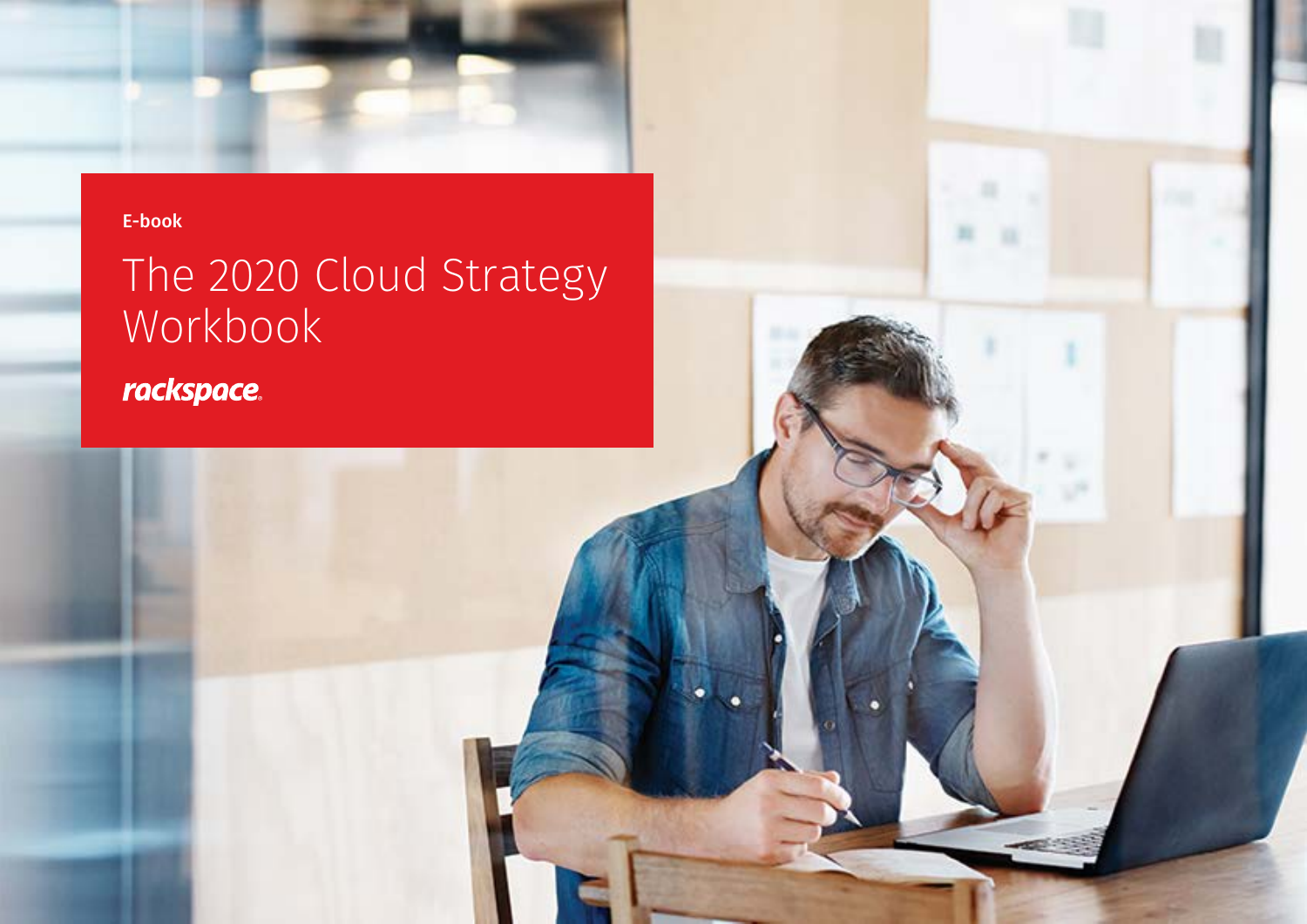# Introduction

In the current business climate, you're hard pressed to find an organization that doesn't put cloud at the center of its IT transformation efforts. But without a holistic cloud strategy in place, transformation can stall, costs can spiral and your organization could face added complexity and risk.

According to the 2019 RightScale State of the Cloud Report from Flexera 1 , 84% of respondents have a multi-cloud strategy, and 58% of that group are combining public and private clouds for a hybrid cloud approach. As cloud capabilities mature to support things like big data analytics, the rollout of 5G, machine learning and mission-critical functions, the number of organizations running hybrid cloud solutions is set to grow. The RightScale report also reveals that most organizations are already running a majority of workloads in the cloud, with up to five different cloud platforms currently in use.

As many organizations have found, just lifting and shifting workloads to the cloud doesn't afford you the true benefits of cloud scale and flexibility. That's why laying the foundation for your cloud environment must begin with careful evaluation and documentation of your overall cloud strategy. In addition to the individual platform and technology choices that you'll make, your cloud strategy should cover business considerations like impact to processes, financials, staffing, compliance, security and data sovereignty in order to deliver the solution that's right for your organization today and tomorrow.



So, what does a fundamentally sound cloud strategy encompass, and how does it differ from other IT strategies? The Gartner white paper, "Formulate a Cloud Strategy in the Context of Your Overall Strategy" 2 , defines cloud strategy as "a concise point of view on cloud and its role in your enterprise". A cloud strategy is not the same as a data center strategy or adoption/migration/ implementation plan." Through years of experience working with customers, we have a deep understanding of the five critical elements that define a cloud strategy:

- 1. Business review
- 2. Cloud review
- 3. Foundational principles
- 4. Roles
- 5. Financial considerations

In this e-book, you'll learn how to address each of these elements, while gaining access to templates and examples that will guide you on your journey. Record your information for each section, then tie them all together to begin organizing your cloud strategy internally. You can share this information at the beginning of an engagement with a prospective service provider or use it to educate stakeholders on how cloud can help move their broader business goals forward.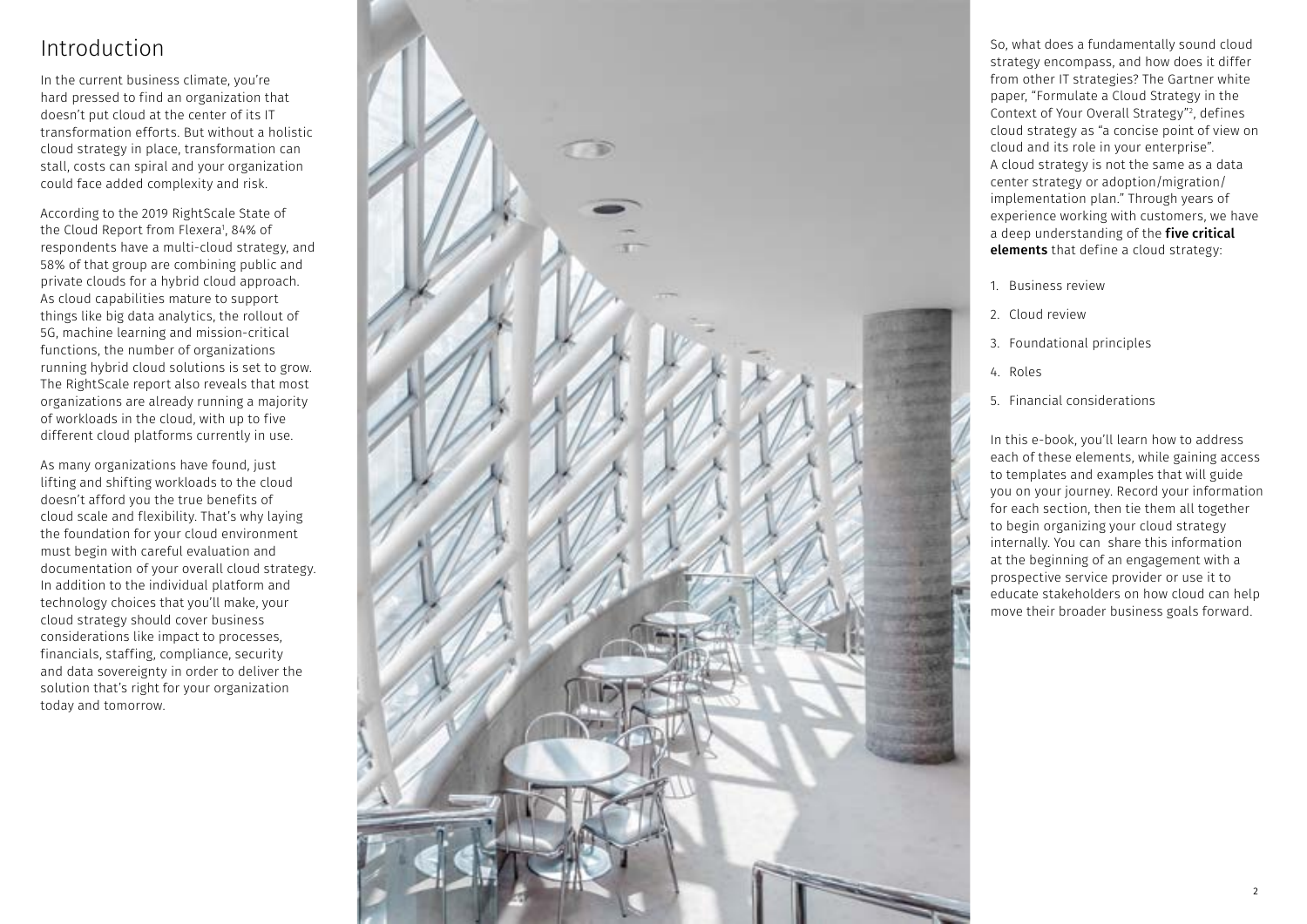

## Business review

**Overview:** Begin by summarizing your top-line business strategy and desired business outcomes, as well as any existing business transformation initiatives. Highlight and examine the things that are unique to your organization and what you're looking to accomplish in your industry and around the globe.

To prevent creating a short-sighted or siloed strategy, avoid conducting your business review in a vacuum. Meet with leaders across your business as well as customers and other stakeholders to gain understanding of each group's goals and incorporate them into your cloud plans. Over half of high performers in the 2019 State of DevOps Survey<sup>3</sup> use "Centers of Practice" to create inclusive community structures that drive transformation. This community structure includes multiple disciplines, not just the IT team or the C-suite, making them more sustainable and able to withstand organizational changes. Gaining a consensus across business units and leaders will be instrumental in getting stakeholder buy-in and executive support throughout the entire cloud lifecycle.

Once you've gathered insights and feedback from around your organization, you're ready to evaluate how technology can align with the business to achieve tangible outcomes. You should consider your short-term and long-term goals to formulate a long-term outlook that accounts for technology-driven business process changes, global economic indicators, and industry and market predictions.

#### Your output:

Business reviews should include:

- Identification of and discussions with stakeholders
- A 3-5-year outlook of business goals and objectives
- Creation of a list of internal business factors and pain points that impact the cloud decision (e.g., process changes, budgets, skill sets)
- A list of industry and other external conditions that can impact your cloud decision (e.g., regulations, customer experience expectations, competition)

| 3-5 Year Business Goal | <b>Climate/Conditions</b>                                                | <b>Cloud Benefits</b>                                    | <b>Cloud Risks</b>                                                                                  |
|------------------------|--------------------------------------------------------------------------|----------------------------------------------------------|-----------------------------------------------------------------------------------------------------|
| Cost efficiency        | Reduced revenue means<br>reduced IT budget                               | Reduced costs, less<br>management time                   | Less control, skills gap                                                                            |
| Innovation             | Increased competition<br>means we need to release<br>new features faster | Speed to market,<br>competitiveness                      | Legacy components,<br>learning curve                                                                |
| Re-certify compliance  | New compliance regulations<br>going into effect next year                | Cloud provider can support<br>new compliance regulations | Shared responsibility model.<br>Customer is responsible<br>for all workload security/<br>compliance |
| Data center exit       | Lease contract up<br>in 14 months                                        | Converting capex to opex,<br>more flexibility            | Tight timeframe for<br>migration                                                                    |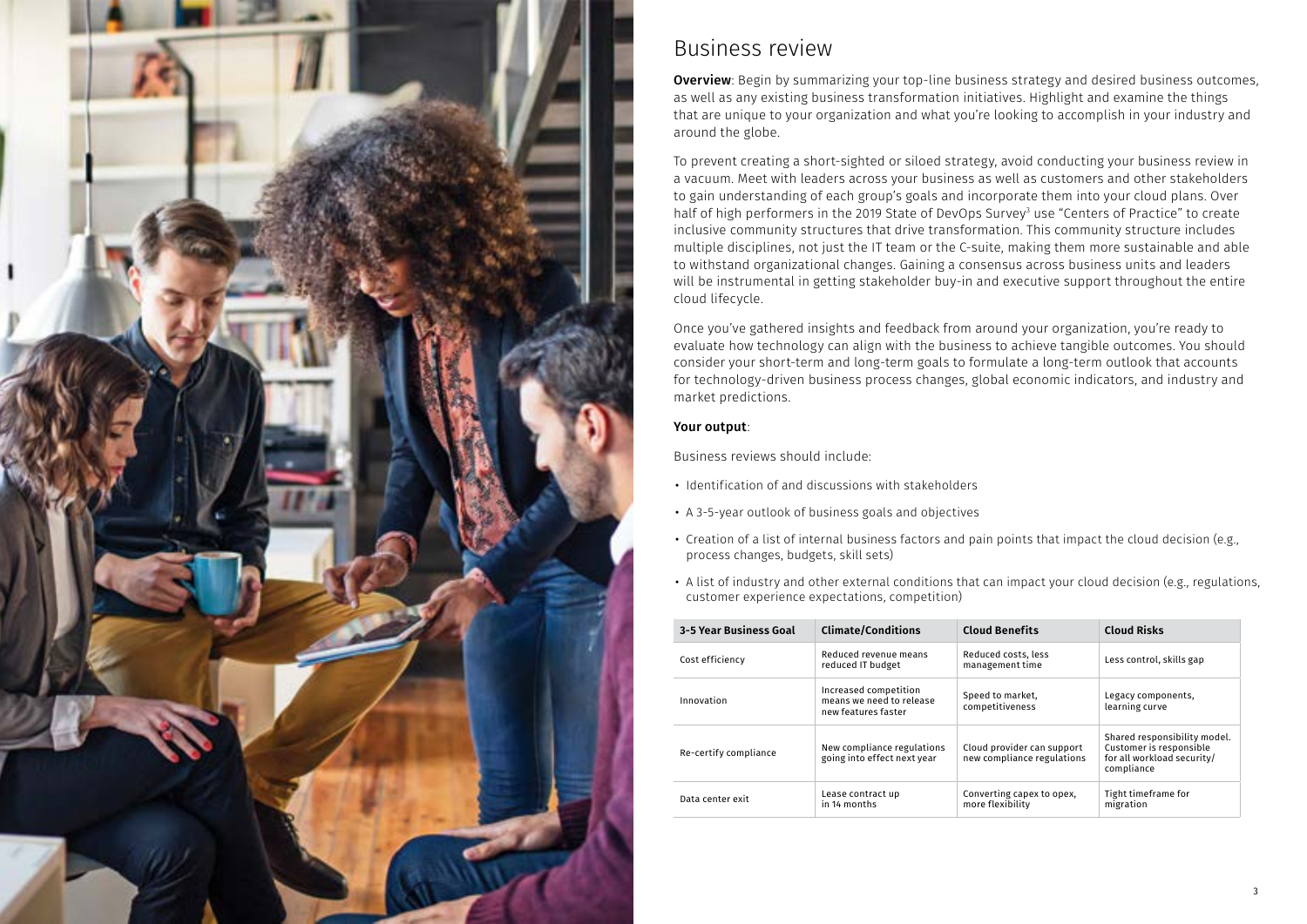

## Cloud review

**Overview:** In this stage of building your strategy, you'll focus on reviewing cloud types and delivery models. One of your goals is to eliminate confusion by understanding and agreeing on the terminology and definitions that will be used consistently when talking about the cloud. The output from this effort will populate a training and education plan, which is essential to broadening the discussions around cloud.

Focus on matching your workloads with the appropriate cloud based on your application estate and what you're looking to achieve down the road. For example, if your goal is to invest in containerization to support DevOps, then Azure, Google Cloud or AWS all offer the relevant capabilities, but may not provide the performance, database support and SLAs you need. Don't fall into the trap of limiting your review to what's most popular, what your competitors use or the technologies and vendors you're already familiar with. Just because you've always been a Microsoft shop, doesn't mean that you should automatically select Azure and ignore Google or AWS. And it's important to remember that hybrid cloud solutions allow you to leverage multiple platforms to run workloads where they run best. In addition to education and training, this step is also your opportunity to fully explore the options and capabilities available before making costly, long-term decisions.

Your cloud review should include:

- An education on cloud deployment models
- An education on cloud service models
- A comparison of cloud options based on business goals
- A cloud value statement based on your use cases

Your output: Cloud education content and cloud value-to-business statement

#### *Cloud education material*:

What is cloud computing? The official NIST definition of cloud computing<sup>4</sup>: "a model for enabling ubiquitous, convenient, ondemand network access to a shared pool of configurable computing resources (e.g., networks, servers, storage, applications and services) that can be rapidly provisioned and released with minimal management effort or service provider interaction."

#### *Cloud computing attributes*:

- Abstraction: infrastructure separated from the customer and delivered as a service
- **Agility**: can provision and re-provision infrastructure resources on demand
- Reliability: improves availability with multiple redundant sites
- Scalability: accommodates varying loads (scale up, down or out)
- Elasticity: copes with loads dynamically
- Security: provides a secure infrastructure
- Performance: reliable and can be monitored
- Maintenance: self-service management for all configurations
- Multi-tenancy: hosts multiple tenants
- Metered usage: monitored and controlled usage to reduce capital expenditures

#### *Cloud computing delivers*:

- System infrastructure components (network, storage, servers, load balancers, etc.)
- Application infrastructure components (services, platforms, applications, etc.)
- Licensing flexibility (bring your own license or purchase from your service provider)

#### *Cloud deployment models*:

- Private cloud: Cloud infrastructure operated solely for a single organization, whether managed internally or by a third-party, and may be hosted either on-premises or off-premises
- Public cloud: Cloud infrastructure made available to the general public or a large industry group and is owned by an organization providing cloud services
- Hybrid cloud: The cloud infrastructure is a composition of two or more clouds (private or public) that remain unique entities but are bound together by standardized or proprietary technology that enables data and application portability

#### *Sample cloud value-to-business statement*:

Questions to ask as you develop your value statement:

- Do you use off-the-shelf or custom apps? In-house apps offer more control as opposed to waiting on a vendor or provider to adapt to your infrastructure choices.
- How fast is your organization growing? Detail ways that the cloud can support performance, elasticity and reliability to keep pace with your velocity.
- How will you get there? Whether it's lift and shift or re-coding, be realistic about the activities and time lines of migrating infrastructure and applications.
- What security elements are critical? Consider your compliance posture and how you'll protect sensitive data and applications in the cloud.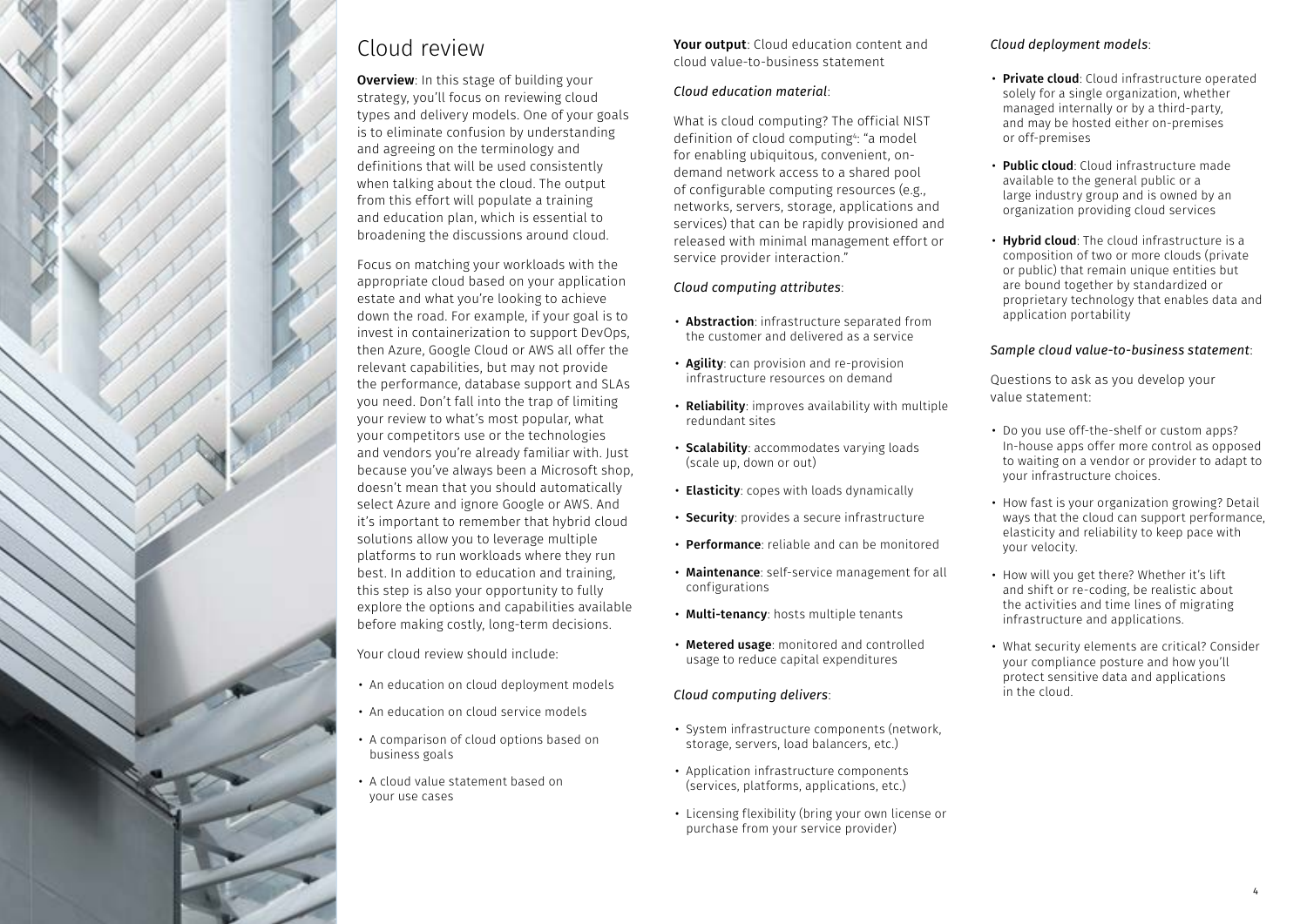#### *Sample statement of cloud value*:

Cloud computing enables [BUSINESS NAME]'s IT systems to be scalable and elastic. We do not need to determine our exact computing resource requirements upfront. Instead, we provision computing resources as required. Using hybrid cloud computing services, mixing public and private resources, we do not need to own data center infrastructure to launch a capability that reliably serves thousands of concurrent users, but instead can leverage the pay-as-you-go model for provisioning new infrastructure. Using Azure gives us access to infrastructure and services relatively inexpensively and quickly and lets us leverage our existing Microsoft investments.

In our current environment, it takes months to procure and configure comparable resources and significant management oversight to monitor, maintain and upgrade systems. Applying cloud technologies across the business can yield the following benefits to our organization:

- Efficiency improvements will shift resources toward higher-value activities. Software applications and end-user support savings will be used to increase capacity or be reinvested in other alternatives, including customer-facing services and inventing and deploying new product enhancements.
- Services will be more scalable. With a larger pool of resources to draw from, services hosted in the cloud can rapidly scale capacity and avoid service outages. Given appropriate service level agreements and governance to ensure overall capacity is met, cloud computing will make the organization less sensitive to the uncertainty in demand forecasts.
- [Other applicable benefits for your organization]

# Foundational cloud principles

**Overview**: After using the previous steps to assess the current state of your business and your technology options, now you'll determine the future of your environment by defining a high-level framework to guide migration and optimization as you grow. Many companies approach the cloud as just another data center location and not a truly transformational tool. This leads to lift-and-shift moves that aren't designed to take full advantage of the economies of scale and flexibility of the cloud. Establishing foundational principles around cloud usage provides a framework for running workloads where they reap the most benefit  $-$  even if it means staying on-premises.

In this step, you'll document your guidelines for consuming cloud services. How will you choose between a pure public cloud, a hybrid cloud or on-premises? This includes who will manage and support these elements, what constitutes a cloud-ready workload based on your organizational characteristics, what security and compliance demands must be considered and the governance activities that will guide your cloud efforts as they grow in size, scale and criticality. Defining your cloud principles also encompasses specifying networking strategies, performance baselines and platform compatibility issues that can cause problems down the line.

Cloud Service Principles include:

- Defining frameworks for your cloud architecture
- Stating a position for when to use the cloud and minimum service levels
- Addressing related security, performance, management and governance implications

Your output: A statement defining your cloud service principles and service preferences. The statement should begin with describing your current stage in cloud maturity and then describe the principles that you'll use to run workloads in the cloud in the future.

Include the answers to these questions in your cloud principles statement:

- What frameworks and methodologies are currently in use and how do they align with cloud?
- Are you building apps in-house, leveraging commercial off-the-shelf (COTS) applications or using SaaS-based applications with APIs?
- How will you select apps to move and match those apps to target infrastructures?
- What security or compliance requirements do you have to consider?
- What kind of SLA and support do you need from a service provider to meet your RTO/ RPO objectives?

## Cloud roles evaluation

**Overview:** Deploying, managing and optimizing a cloud environment requires specialized expertise. In some industries like financial services or healthcare, you may need even more specialized security and compliance talent. In this step, you'll assess your internal skillsets and determine your gaps.

According to CompTIA's 2019 Cloud Trends Report 5 , respondents stated that these are the top-five skills needed to run cloud environments:

- 1. Cloud security 68%
- 2. App-specific skills 59%
- 3. Virtualization 53%
- 4. Optimization 52%
- 5. Performance analytics 52%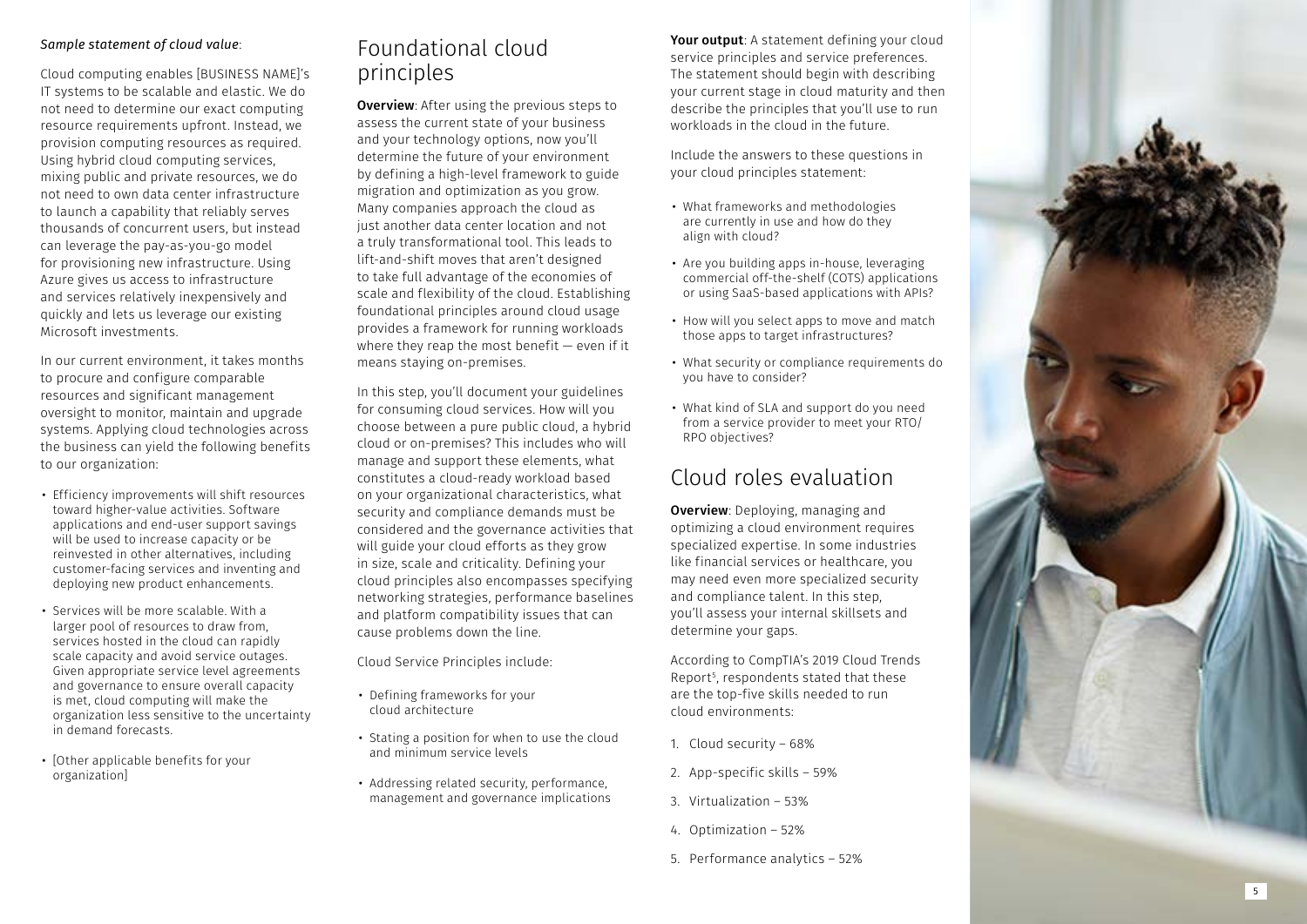

Keep in mind that compiling this skills list doesn't mean going on a hiring spree. Many existing team members can be retrained into these roles. For example, your existing IT security team already has the foundation to be retrained in the complexities of protecting hybrid cloud environments.

Evaluating cloud roles includes:

- Definition of required cloud roles
- Assessment of current resources and skill sets
- Statement of staffing needs or plans to uptrain existing employees
- Exploration of options to augment staff and/or attain expertise (e.g., consultants, freelancers, service providers)

Your output: A chart of required roles and skills highlighting where there are gaps to fill. Here's a sample table to record your cloud roles, responsibilities and required action.

| <b>Required Roles</b>      | <b>Function</b>                                                                                                                                                                                          | <b>Resources</b>                                          | <b>Action</b>       |
|----------------------------|----------------------------------------------------------------------------------------------------------------------------------------------------------------------------------------------------------|-----------------------------------------------------------|---------------------|
| Cloud Analyst              | Follows and reports<br>consumption and works<br>across the technical<br>components and clouds.<br>This key role provides facts<br>for decision making and<br>enables quick reaction to<br>demand changes | Filled by current staff                                   | None                |
| Cloud Engineer             | Combines aggregated<br>services using internal<br>and external technical<br>services and ensures proper<br>integration to needed<br>internal systems.                                                    | Need to add two additional<br>to augment current staffing | <b>Recruit FTEs</b> |
| <b>Integration Manager</b> | <b>Ensures that different</b><br>clouds and services are<br>integrated to key delivery<br>processes (change,<br>incident management,<br>reporting, etc.).                                                | No existing resources                                     | Recruit consultant  |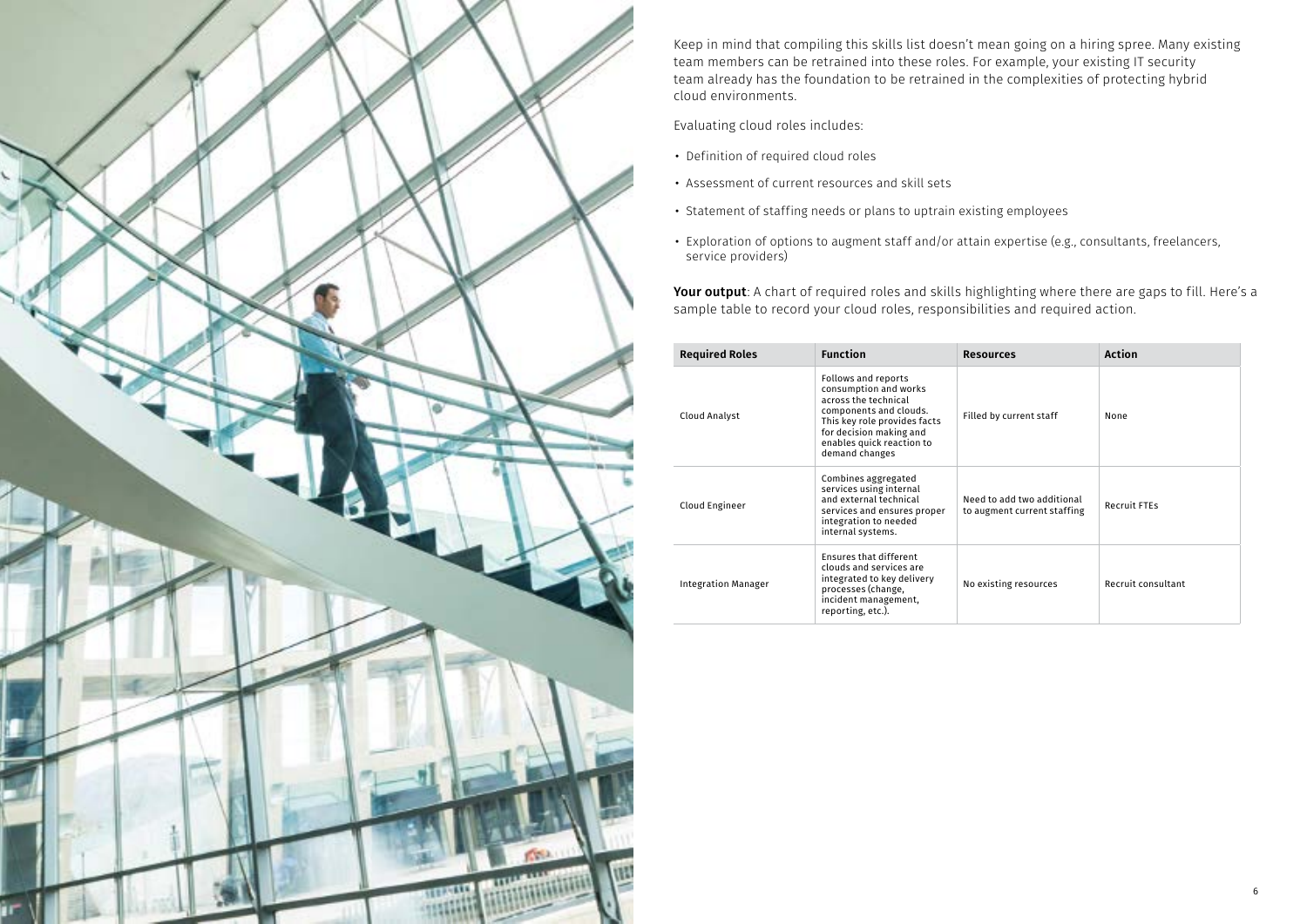# Cloud financial review

Overview: In this step, you'll address the financial implications of various service models. You'll ask: What does your environment look like on this platform? What is the TCO and long-term cost? This step requires a deep dive on cost modeling. It is highly recommended that you consult your accounting or finance team.

When assessing costs, remember it's more than just the server or service cost. Remember to incorporate overhead and operational costs, like bandwidth, egress network traffic, security, storage and ongoing management to avoid sticker shock. You'll also want to factor in how existing data center lease terms impact your overall plans. Though you're ready to jump now, you may be constrained by steep penalties for pulling out of existing contracts. And as you're comparing costs, carefully consider the costs of onsite management like upgrades, troubleshooting daily maintenance and off-hours incident response. You'll also want to quantify soft benefits like improved productivity, better collaboration and enhanced customer experiences.

Cloud financial review includes:

- Understanding available pricing models
- Balancing models against your budget and the organization's financial model
- Preparing a high-level TCO assessment
- Consulting your finance team

Your output: A statement of your financial profile, preferred cloud expense model and a highlevel TCO example that crunches a variety of financial metrics. A sample TCO summary might look like this:

#### **Three-year TCO Evaluation (figures in \$1,000)**

|                               | <b>Proposed hybrid</b><br>infrastructure | <b>Existing on-premises</b><br>infrastructure | Incremental differences |
|-------------------------------|------------------------------------------|-----------------------------------------------|-------------------------|
| Total cost of ownership       | \$14,256                                 | \$17,258                                      | \$(3,002)               |
| Capital expenses (capex)      | \$1,219                                  | \$707                                         | \$511                   |
| Operating expenses (opex)     | \$13,037                                 | \$16,550                                      | \$(3,513)               |
| Net cash flow                 | $- -$                                    | --                                            | \$2,981                 |
| Net present value @8% (NPV)   | $- -$                                    | --                                            | \$2,365                 |
| Internal rate of return (IRR) | $\sim$ $-$                               | $- -$                                         | 121%                    |
| Return on investment (ROI)    | $- -$                                    | --                                            | 24.9%                   |
| Payback period                |                                          |                                               | 7 months                |